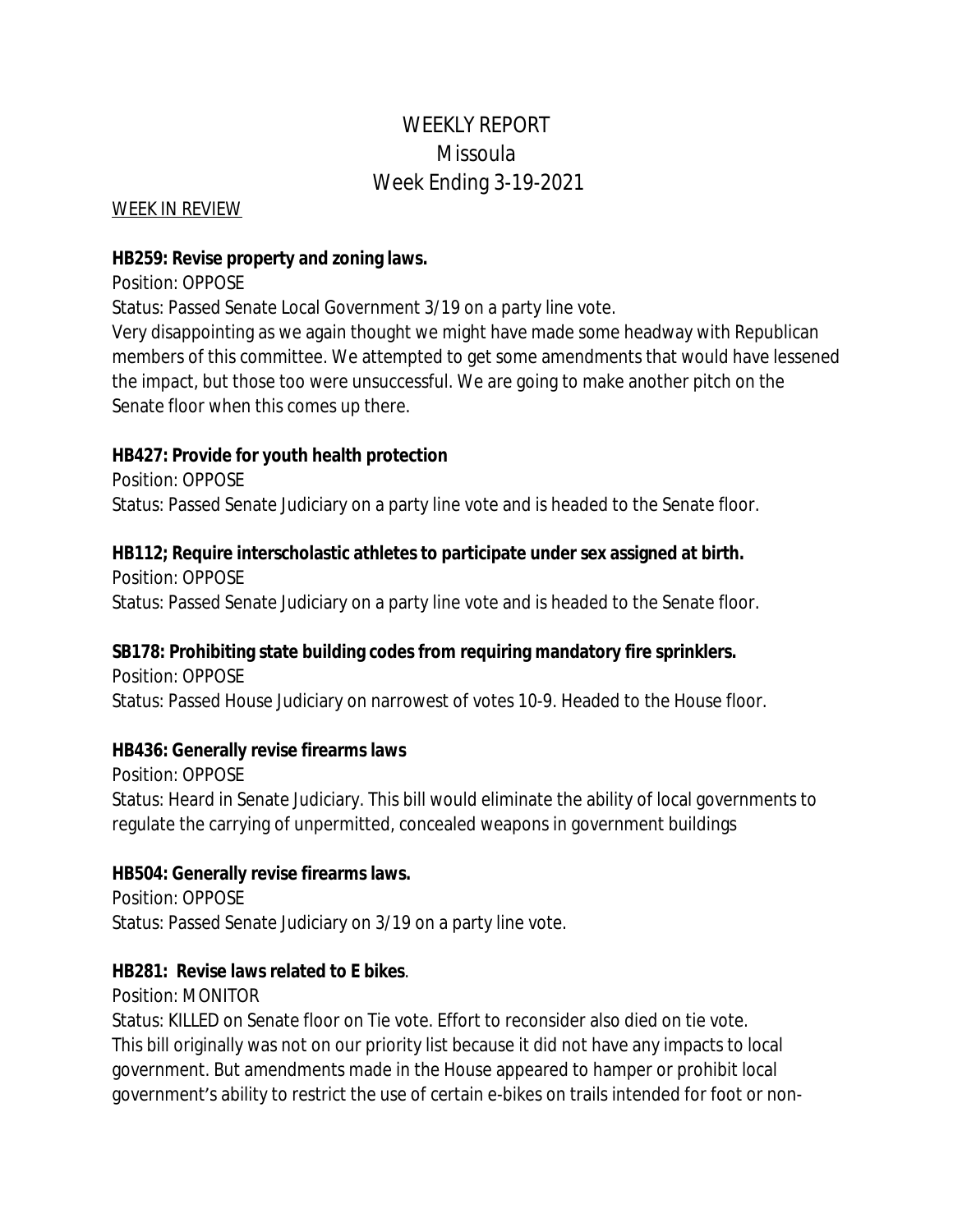motorized traffic. Additional amendments APPEAR to have addressed this, giving local governments the ability to regulate for "safety" issues on trails.

### **HB243: Revise laws related to law enforcement officers**

Position: SUPPORT Status: Passed Senate Judiciary 11-0. Headed to the Senate. This is Missoula's bill allowing reserve officers to serve as court security officers.

## **SB215: Establish the Religious Freedom Restoration Act.**

Position: OPPOSE Status: Passed House Judiciary 3/19 on party line vote.

## **HB137: Generally revise vaping and alternative nicotine product laws.**

Position: OPPOSE Status: TABLED in Senate Business and Labor on 3/17

#### **HB269: Require elected official approval of sanitation related to local health board rules.** Position: OPPOSE

Status: Hearing on 3/15 in Senate Local Government. Awaiting executive action. Another in the series of bills to limit the authority of local government health boards. This requires that all decisions by a health board or other entity regarding sanitation be approved by an elected board.

## **NEXT WEEK:**

We have a lot of work lined up to try to kill several critical bills noted above when they get to respective house floors for vote. At the top of the list HB 259, 112, 247. We will also be working with Missoula and Bozeman to continue to push for opposition to several other bills of concern, including HB 436 and 504 and SB178.

Additionally, the TIF bill we've been anticipating has dropped:

**HB639: Revise laws related to the adoption of a tax increment provision.** Position: OPPOSE

Status: Set for hearing in House Tax on 3/24. Discussing this with the league and local governments to put together a comprehensive strategy to oppose.

Also, we continue to closely monitor subcommittee work regarding the ARPA money that is coming to Montana.

We also continue to help the league with:

## **SB358: Repeal numeric nutrient standards for water quality**